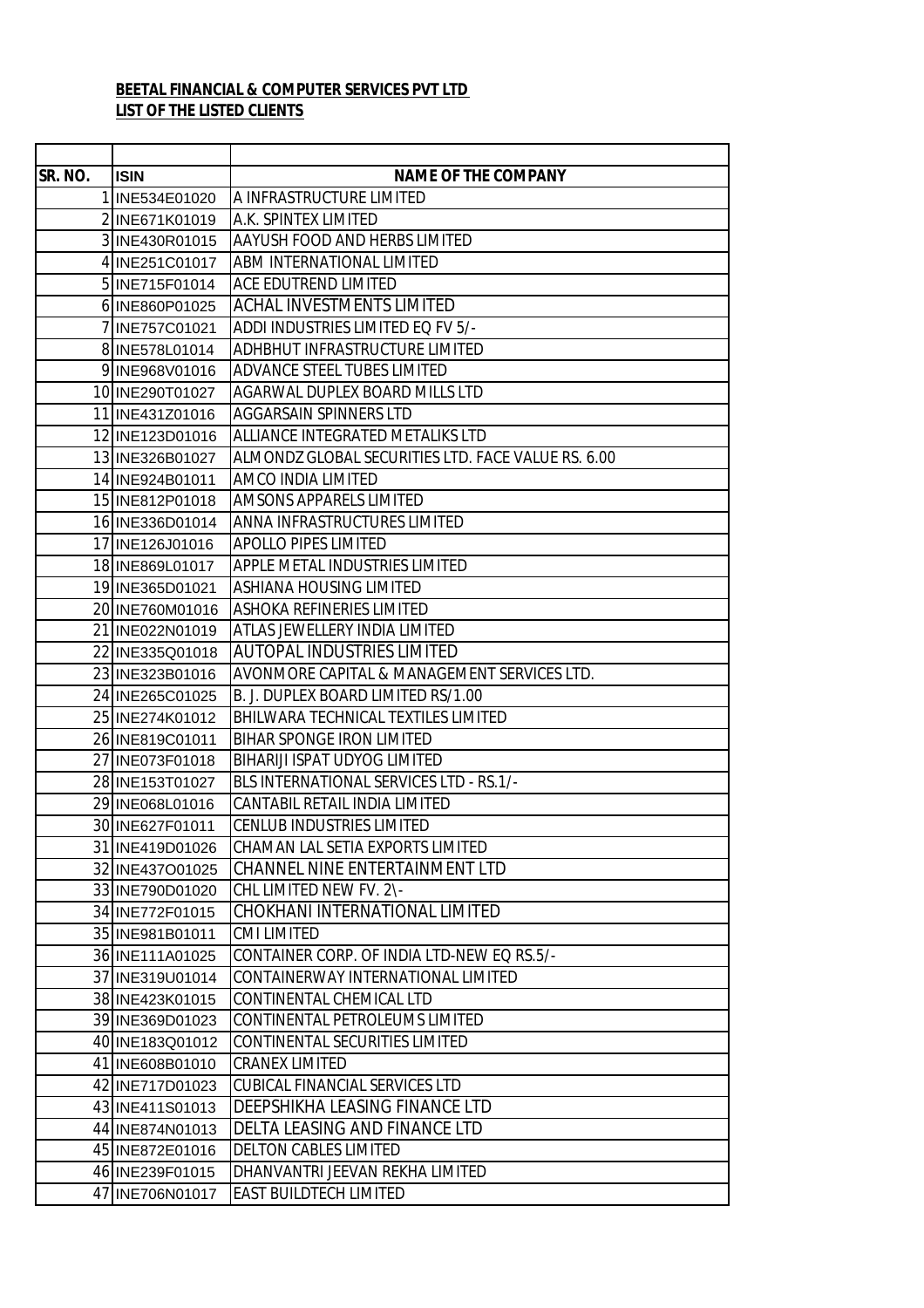|    | 48 INE255S01014 | EFFICIENT INDUSTRIAL FINANCE LIMITED                     |
|----|-----------------|----------------------------------------------------------|
|    | 49 INE039E01020 | <b>ERA INFRA ENGINEERING LIMITED</b>                     |
|    | 50 INE546101017 | <b>ETT LIMITED</b>                                       |
|    | 51 INE954B01018 | <b>FLEX FOODS LIMITED</b>                                |
|    | 52 INE603E01023 | FOCUS INDUSTRIAL RESOURCES LIMITED                       |
|    | 53 INE241F01011 | <b>FUTURISTIC SOLUTIONS LIMITED</b>                      |
|    | 54 INE131D01019 | <b>G K CONSULTANTS LIMITED</b>                           |
|    | 55 INE574D01010 | <b>GENOMIC VALLEY BIOTECH LIMITED</b>                    |
|    | 56 INE064L01015 | <b>GLOBUS POWER GENERATION LTD</b>                       |
|    | 57 INE327C01031 | GOLKONDA ALUMINIUM EXTRUSIONS LIMITED                    |
| 58 |                 | HARYANA FINANCIAL CORPORATION                            |
|    | 59 INE738P01015 | <b>HELPAGE FINLEASE LIMITED</b>                          |
|    | 60 INE319M01011 | <b>HIGH STREET FILATEX LIMITED</b>                       |
|    | 61 INE723D01021 | HIMACHAL FIBRES LIMITED                                  |
|    | 62 INE552B01010 | HIMALYA FOOD INTERNATIONAL LIMITED                       |
|    | 63 INE806Q01018 | HINDUSTAN AUTO FINANCE LTD                               |
|    | 64 INE428D01019 | <b>HINDUSTAN TIN WORKS LIMITED</b>                       |
|    | 65 INE258Z01013 | HIRA AUTOMOBILES LIMITED                                 |
|    | 66 INE326D01031 | <b>IFL PROMOTERS LIMITED</b>                             |
|    | 67 INE053F01010 | INDIAN RAILWAY FINANCE CORPORATION LTD                   |
|    | 68 INE684U01011 | <b>INDO GULF INDUSTRIES LIMITED</b>                      |
|    | 69 INE022S01018 | INDU ENGINEERING & TEXTILES LTD                          |
|    | 70 INE965C01038 | INNOVATIVE TECH PACK LTD - NEW EQ                        |
|    | 71 INE017E01018 | <b>INTEC CAPITAL LIMITED</b>                             |
|    | 72 INE486B01011 | <b>JAIN STUDIOS LIMITED</b>                              |
|    | 73 INE593O01017 | <b>JAUSS POLYMERS LIMITED</b>                            |
|    | 74 INE107Q01011 | <b>JIGYASA INFRASTRUCTURE LTD</b>                        |
|    | 75 INE919T01013 | JINDAL LEASEFIN LIMITED                                  |
|    | 76 INE353T01015 | JOHN OAKEY AND MOHAN LIMITED                             |
|    | 77 INE131N01018 | JOINTECA EDUCATION SOLUTIONS LIMITED                     |
|    | 78 INE173F01016 | JOTINDRA STEEL & TUBES LIMITED                           |
|    | 79 INE391J01016 | JTL INFRA LIMITED                                        |
|    | 80 INE061C01010 | <b>KCL LIMITED</b>                                       |
|    | 81 INE285U01025 | KIMIA BIOSCIENCES LIMITED (FORMARLY LAUREL ORGANICS LTD) |
|    | 82 INE775B01025 | <b>KWALITY LIMITED</b>                                   |
|    | 83 INE036S01018 | LACY LIMITED (FORMERLY SUNRISE DISTILLERIES LIMITED)     |
|    | 84 INE531D01010 | LEAD FINANCIAL SERVICES LIMITED                          |
|    | 85 INE028C01027 | LINAKS MICROELECTRONICS LTD                              |
|    | 86 INE345D01031 | LS INDUSTRIES LIMITED                                    |
|    | 87 INE281M01013 | <b>LWS KNITWEAR LIMITED</b>                              |
|    | 88 INE227F01010 | M.K.EXIM (INDIA) LIMITED                                 |
|    | 89 INE307N01014 | MACRO (INTERNATIONAL) EXPORTS LIMITED                    |
|    | 90 INE145Q01011 | <b>MADHUBAN CONSTRUCTIONS LIMITED</b>                    |
|    | 91 INE664N01018 | MAGNANIMOUS TRADE & FINANCE LTD                          |
|    | 92 INE153A01019 | MAHANAGAR TELEPHONE NIGAM LIMITED                        |
|    | 93 INE345L01018 | <b>MARVEL VINYLS LIMITED</b>                             |
|    | 94 INE150D01019 | <b>MAURIA UDYOG LIMITED</b>                              |
|    | 95 INE040D01038 | <b>MAYUR UNIQUOTERS LIMITED</b>                          |
|    | 96 INE186C01015 | MEFCOM CAPITAL MARKETS LIMITED                           |
|    | 97 INE216Q01010 | MEGA NIRMAN & INDUSTRIES LIMITED                         |
|    | 98 INE756R01013 | MEGRI SOFT LIMITED                                       |
|    | 99 INE425A01011 | <b>METALYST FORGINGS LIMITED</b>                         |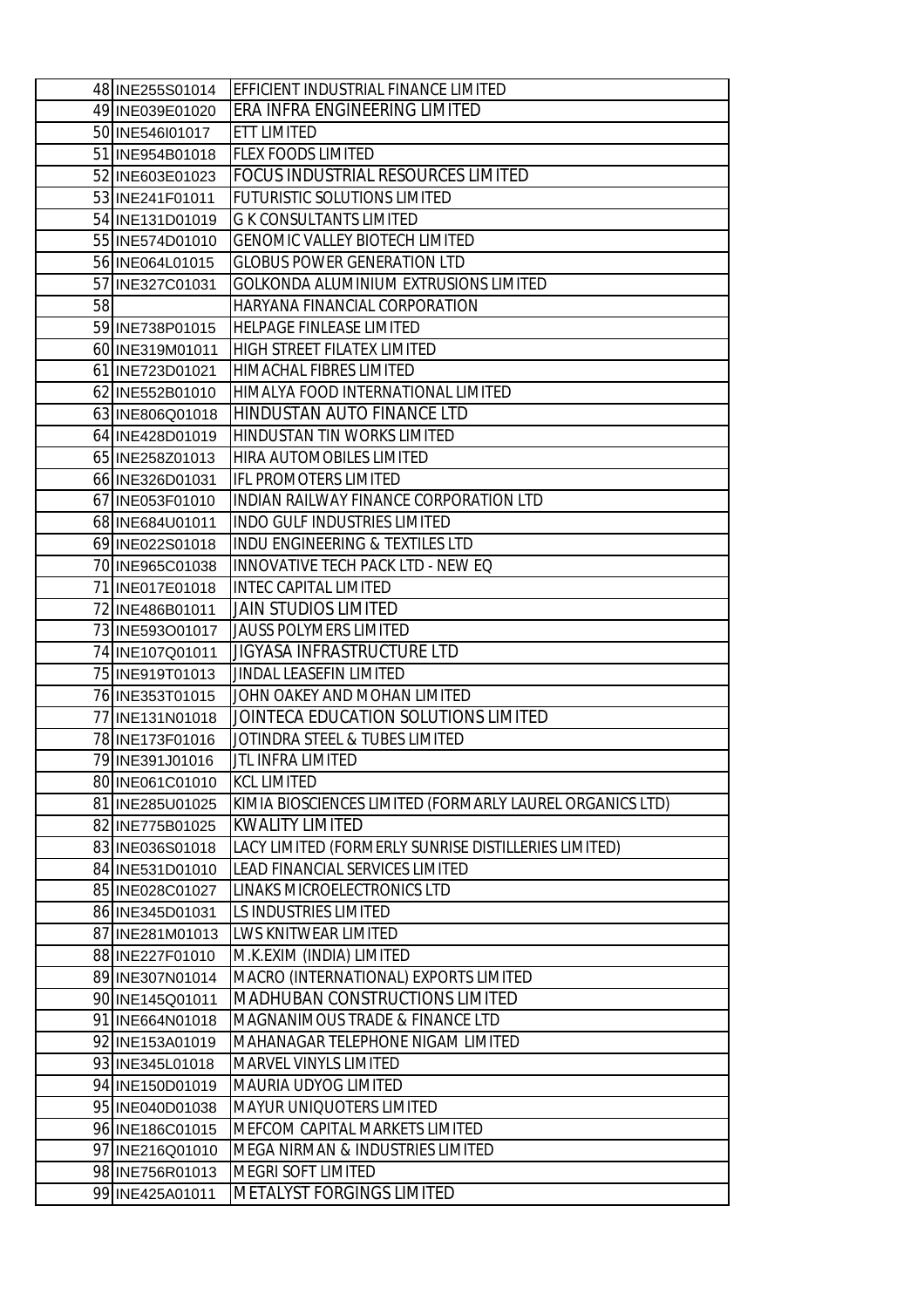| 100 INE957U01011                     | MEWAR HI-TECH ENGINEERING LIMITED                          |
|--------------------------------------|------------------------------------------------------------|
| 101 INE01N301019                     | MODERN DENIM LIMITED                                       |
| 102 INE219W01012                     | <b>MODERN INSULATORS LIMITED</b>                           |
| 103 INE794W01014                     | MODERN THREADS (INDIA) LIMITED                             |
| 104 INE136D01018                     | <b>MOHAN MEAKIN LIMITED</b>                                |
| 105 INE792G01011                     | <b>NAM SECURITIES LIMITED</b>                              |
| 106 INE487B01019                     | NATURA HUE CHEM LIMITED                                    |
| 107 INE026C01013                     | <b>NDA SECURITIES LIMITED</b>                              |
| 108 INE07OG01012                     | <b>NDR AUTO COMPONENTS LIMITED</b>                         |
| 109 INE894J01019                     | NEERAJ PAPER MARKETING LIMITED                             |
| 110 INE166V01017                     | NEW ERA ALKALOIDS & EXPORTS LIMITED                        |
| 111 INE835U01019                     | NEW LIGHT APPARELS LIMITED                                 |
| 112 INE997D01021                     | NEWTIME INFRASTRUCTURE LIMITED                             |
| 113 INE733E01010                     | <b>NTPC LTD</b>                                            |
| 114 INE960H01012                     | <b>NUTECH GLOBAL LIMITED</b>                               |
| 115 INE414 L01012                    | NUWAY ORGANIC NATURALS (INDIA) LTD                         |
| 116 INE350C01017                     | OPTIEMUS INFRACOM LIMITED                                  |
| 117 INE727C01016                     | ORACLE CREDIT LIMITED                                      |
| 118 INE998H01012                     | ORIENTAL TRIMEX LIMITED                                    |
| 119 INE906K01027                     | OSWAL OVERSEAS LIMITED                                     |
| 120 INE448D01017                     | PADAM COTTON YARNS LIMITED                                 |
| 121 INE480Y01016                     | PARTAP INDUSTRIES LIMITED                                  |
| 122 INE401L01019                     | PATBACK BUSINESS LIMITED                                   |
| 123 INE260M01017                     | <b>PAWANSUT HOLDINGS LIMITED</b>                           |
| 124 INE511W01012                     | PEARL APARTMENTS LIMITED                                   |
| 125 INE309M01012                     | PREMIER POLYFILM LIMITED                                   |
| 126 INE732K01019                     | PRO FIN CAPITAL SERVICES LIMITED                           |
| 127 INE438C01010                     | PROVESTMENT SERVICES LIMITED                               |
| 128 INE607A01014                     | PUNJAB ALKALIES AND CHEMICALS LIMITED                      |
| 129 INE160A01022                     | PUNJAB NATIONAL BANK                                       |
| 130                                  | PUSHPSONS INDUSTRIES LIMITED                               |
| 131 INE062F01011                     | <b>QUALITY SYNTHETIC INDUSTRIES LIMITED</b>                |
| 132 INE951E01018                     | <b>QUOD ISPAT LIMITED</b>                                  |
| 133 INE441F01017                     | R. R. CORPORATE SECURITIES LIMITED                         |
| 134 INE929D01016                     | RAJASTHAN CYLINDERS AND CONTAINERS LIMITED                 |
| 135 INE497E01012                     | RAJASTHAN TUBE MANUFACTURING COMPANY LTD.                  |
| 136 INE936 V01013                    | RANJAN POLYSTER LIMITED                                    |
| 137 INE741C01017                     | <b>RAYMED LABS LIMITED</b>                                 |
| 138 INE811H01017                     | RIBA TEXTILES LIMITED                                      |
| 139 INE927A01040                     | ROLLATAINERS LIMITED                                       |
| 140 INE347C01013                     | RUNGTA IRRIGATION LIMITED                                  |
| 141 INE440C01016                     | SABOO SODIUM CHLORO LIMITED                                |
| 142 IN8213S01012                     | SAI INDUSTRIES LIMITED                                     |
| 143 INE931D01020<br>144 INE782L01012 | SAMTEX FASHIONS LIMITED<br><b>SANCO INDUSTRIES LIMITED</b> |
|                                      | SATIA INDUSTRIES LIMITED- NEW FV 1/-                       |
| 145 INE170E01023<br>146 INE948G01019 | <b>SBEC SUGAR LIMITED</b>                                  |
| 147 INE689V01018                     | <b>SBEC SYSTEMS (INDIA) LIMITED</b>                        |
| 148 INE393D01015                     | <b>SCAN PROJECTS LIMITED</b>                               |
| 149 INE113S01015                     | SEMAYA LIMITED (FORMERLY SUNRISE AGRO PRODUCTS LIMITED)    |
| 150 INE849C01026                     | <b>SHALIMAR PAINTS LIMITED</b>                             |
| 151 INE465H01012                     | SHARMA EAST INDIA HOSPITALS & MEDICAL RESEARCH LIMITED     |
|                                      |                                                            |